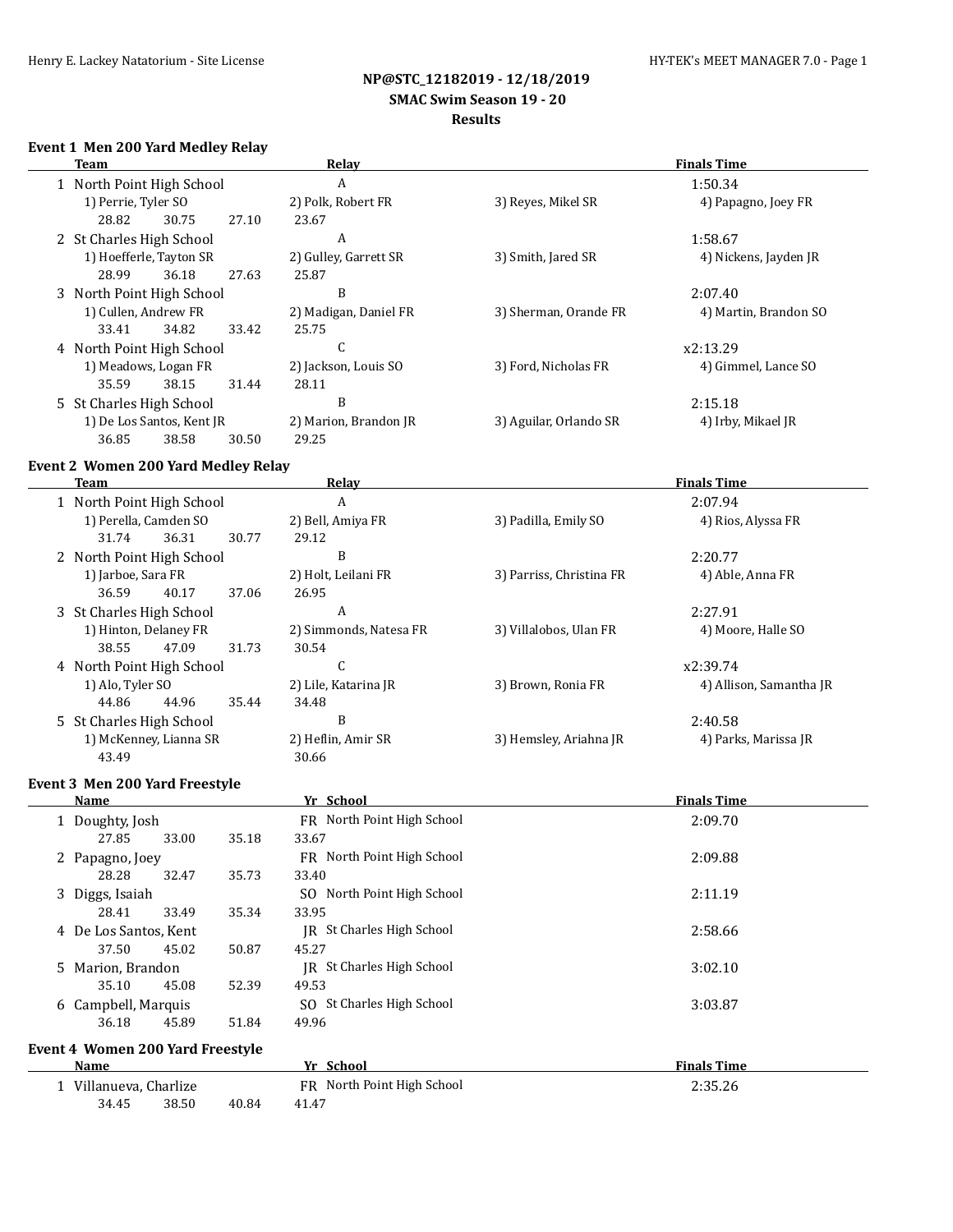# **NP@STC\_12182019 - 12/18/2019**

# **SMAC Swim Season 19 - 20**

# **Results**

## **(Event 4 Women 200 Yard Freestyle)**

|       | <b>Name</b>                            |         | Yr School                            | <b>Finals Time</b> |
|-------|----------------------------------------|---------|--------------------------------------|--------------------|
|       | 2 Brown, Zora<br>33.99<br>39.88        | 44.01   | FR North Point High School<br>43.50  | 2:41.38            |
|       | 3 McKenney, Lianna<br>41.26<br>47.83   | 45.56   | SR St Charles High School<br>42.04   | 2:56.69            |
|       | 4 Lile, Katarina<br>40.23<br>47.54     | 47.48   | JR North Point High School<br>42.07  | 2:57.32            |
|       | 5 Parks, Marissa                       | 48.85   | JR St Charles High School<br>49.60   | 3:05.94            |
|       | 6 Cruz, Stephanie<br>42.60<br>56.93    | 1:07.89 | JR St Charles High School<br>1:03.02 | 3:50.44            |
|       | Event 5 Men 200 Yard IM                |         |                                      |                    |
|       | <b>Name</b>                            |         | Yr School                            | <b>Finals Time</b> |
|       | 1 Carter, Kyle<br>27.33<br>34.72       | 42.45   | SO North Point High School<br>33.63  | 2:18.13            |
|       | 2 Davis, Laron<br>31.05<br>39.22       | 46.82   | FR North Point High School<br>37.14  | 2:34.23            |
|       | 3 Kline, Steven<br>33.94<br>42.20      | 51.16   | FR North Point High School<br>42.51  | 2:49.81            |
|       | 4 Smith, Jared<br>29.29<br>58.54       | 54.30   | SR St Charles High School<br>42.37   | 3:04.50            |
|       | 5 Aguilar, Orlando<br>35.80<br>50.38   | 57.37   | SR St Charles High School<br>43.19   | 3:06.74            |
|       | Event 6 Women 200 Yard IM              |         |                                      |                    |
|       | <b>Name</b>                            |         | Yr School                            | <b>Finals Time</b> |
|       | 1 Bell, Amiya<br>31.76<br>41.25        | 46.20   | FR North Point High School<br>37.89  | 2:37.10            |
|       | 2 Villalobos, Ulan<br>34.71<br>41.20   | 47.78   | FR St Charles High School<br>37.87   | 2:41.56            |
|       | 3 Padilla, Emily<br>32.68<br>43.82     | 54.31   | SO North Point High School<br>39.25  | 2:50.06            |
|       | 4 Jarboe, Sara<br>38.84<br>45.93       | 50.43   | FR North Point High School<br>41.25  | 2:56.45            |
|       | 5 Hemsley, Ariahna<br>1:04.17<br>44.49 | 1:04.07 | JR St Charles High School<br>46.21   | 3:38.94            |
|       |                                        |         |                                      |                    |
|       | Event 7 Men 50 Yard Freestyle          |         |                                      |                    |
|       | <u>Name</u>                            |         | Yr School                            | <b>Finals Time</b> |
|       | 1 Cullen, Andrew                       |         | FR North Point High School           | 25.17              |
| 2     | Miller, Richard                        |         | North Point High School<br>SO.       | 26.64              |
| 3     | Nickens, Jayden                        |         | St Charles High School<br>IR         | 26.94              |
| 4     | Sherman, Orande                        |         | FR North Point High School           | 28.44              |
| 5     | Villlalobos, Will                      |         | St Charles High School<br>IR         | 31.43              |
| 6     | Irby, Mikael                           |         | St Charles High School<br>IR         | 32.30              |
| $---$ | Bodamer, Tim                           |         | JR North Point High School           | X26.09             |
| ---   | Gimmel, Lance                          |         | SO North Point High School           | X27.22             |
| ---   | Ford, Nicholas                         |         | North Point High School<br>FR        | X27.95             |
|       | Andujar, Josael                        |         | St Charles High School<br>IR         | X31.16             |
|       | Campbell, Marquis                      |         | St Charles High School<br>SO.        | X33.15             |
| ---   | Joy, John                              |         | SO St Charles High School            | X33.64             |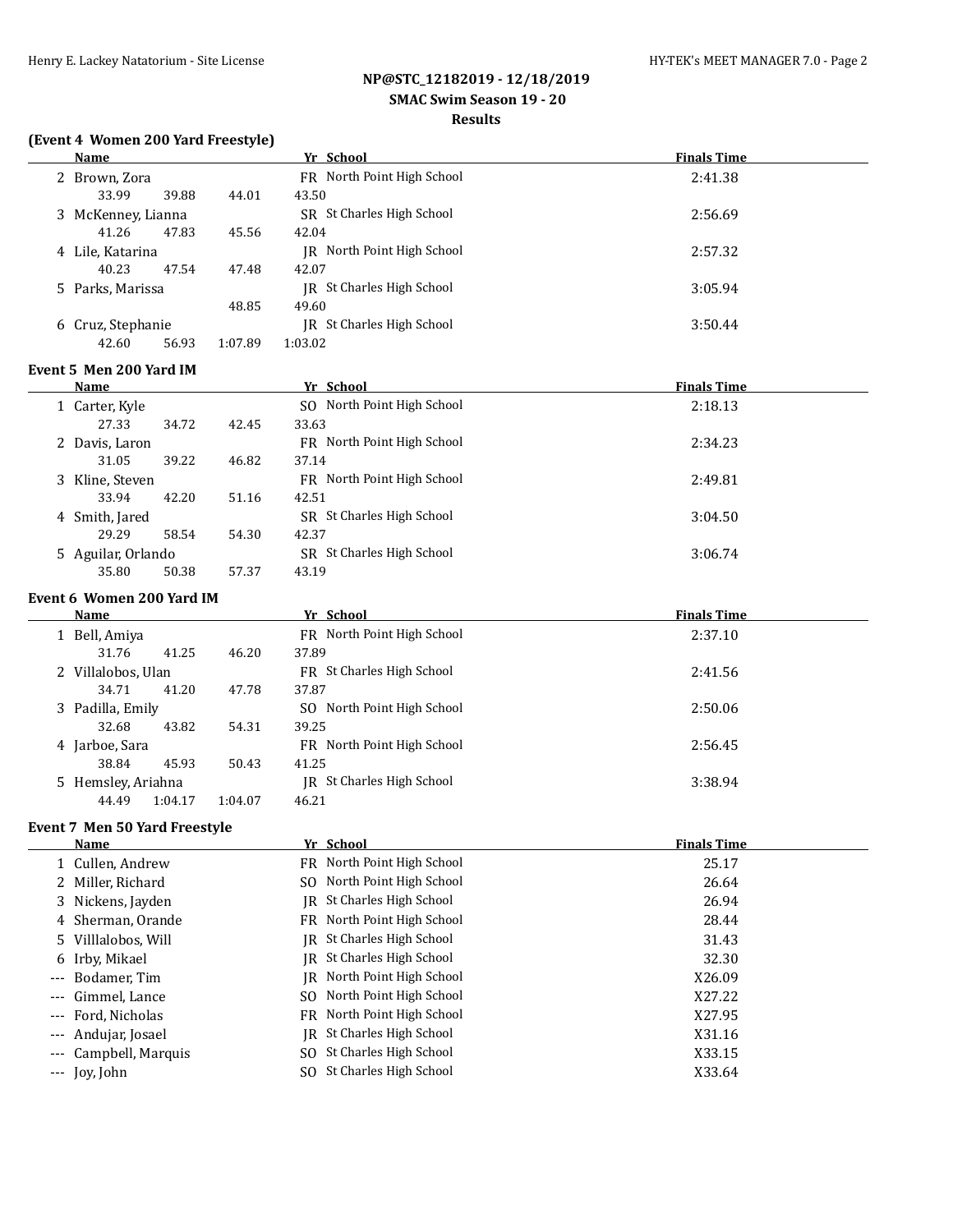## **NP@STC\_12182019 - 12/18/2019 SMAC Swim Season 19 - 20 Results**

### **Event 8 Women 50 Yard Freestyle**

| Name                  | Yr School                        | <b>Finals Time</b> |
|-----------------------|----------------------------------|--------------------|
| 1 Patterson, Marin    | SO North Point High School       | 29.91              |
| 2 Ball, Jordan        | FR North Point High School       | 30.17              |
| 3 Carman, Kate        | SR North Point High School       | 31.56              |
| 4 Simmonds, Natesa    | FR St Charles High School        | 34.40              |
| 5 Levenson, Taviah    | SR St Charles High School        | 36.34              |
| 6 Hedgspeth, Koah     | SR St Charles High School        | 36.41              |
| --- Floyd, Jiselle    | SO North Point High School       | X34.07             |
| --- Alo, Tyler        | SO North Point High School       | X35.23             |
| --- Allison. Samantha | North Point High School<br>IR    | X35.55             |
| --- Johnson, Jasmine  | SR St Charles High School        | X36.65             |
| --- Fisette, Monet    | <b>FR</b> St Charles High School | X38.28             |
| --- Cruz, Stephanie   | IR St Charles High School        | X44.26             |
|                       |                                  |                    |

## **Event 11 Men 100 Yard Butterfly**

| Name                                    | Yr School                      | <b>Finals Time</b> |
|-----------------------------------------|--------------------------------|--------------------|
| 1 Lile, Kristof<br>30.28<br>36.99       | SR North Point High School     | 1:07.27            |
| 2 Aguilar, Orlando<br>40.92<br>35.06    | SR St Charles High School      | 1:15.98            |
| 3 Scott, Myles<br>42.33<br>35.69        | FR North Point High School     | 1:18.02            |
| 4 Jackson, Louis<br>47.26<br>38.27      | North Point High School<br>SO. | 1:25.53            |
| 5 De Los Santos, Kent<br>39.39<br>53.28 | IR St Charles High School      | 1:32.67            |

# **Event 12 Women 100 Yard Butterfly**

| Name                                   | Yr School                  | <b>Finals Time</b> |
|----------------------------------------|----------------------------|--------------------|
| 1 Perella, Camden<br>38.85<br>32.66    | SO North Point High School | 1:11.51            |
| 2 Jarboe, Sara<br>39.35<br>45.53       | FR North Point High School | 1:24.88            |
| 3 Holt, Leilani<br>52.47<br>41.14      | FR North Point High School | 1:33.61            |
| 4 Hemsley, Ariahna<br>1:00.20<br>45.46 | IR St Charles High School  | 1:45.66            |
| 5 Hedgspeth, Koah<br>1:10.79<br>48.97  | SR St Charles High School  | 1:59.76            |

### **Event 13 Men 100 Yard Freestyle**

| Name                                | Yr School                  | <b>Finals Time</b> |
|-------------------------------------|----------------------------|--------------------|
| 1 Perella, Liam<br>25.46<br>27.56   | SO North Point High School | 53.02              |
| 2 Diggs, Isaiah<br>26.48<br>30.08   | SO North Point High School | 56.56              |
| 3 Martin, Brandon<br>31.99<br>27.81 | SO North Point High School | 59.80              |
| 4 Nickens, Jayden<br>31.92<br>38.40 | IR St Charles High School  | 1:10.32            |
| 5 Webster, Nick<br>35.78<br>37.81   | IR St Charles High School  | 1:13.59            |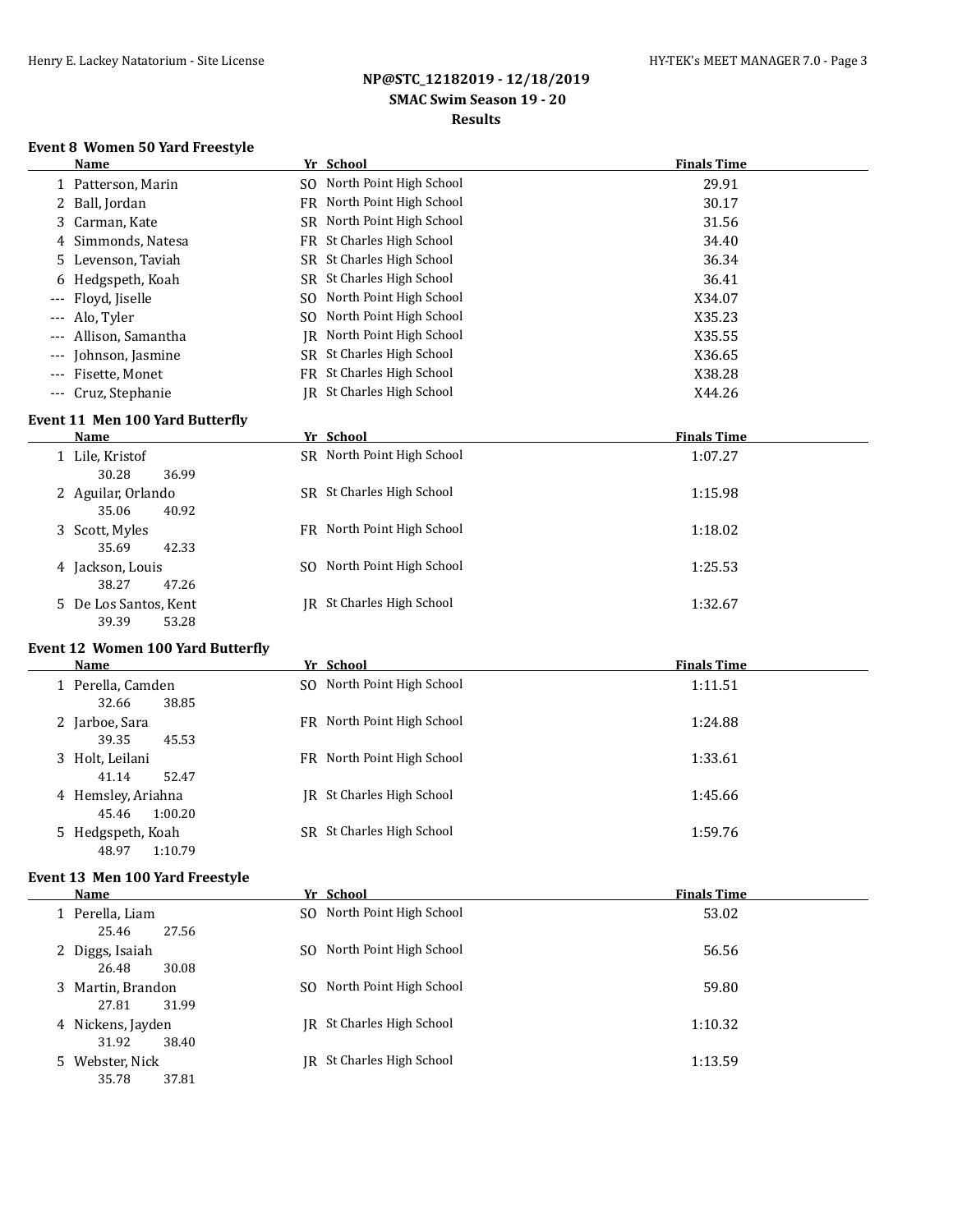**(Event 13 Men 100 Yard Freestyle)**

# **NP@STC\_12182019 - 12/18/2019 SMAC Swim Season 19 - 20**

### **Results**

|   | Name                              |                |         | Yr School |                            |       |         |       | <b>Finals Time</b> |  |
|---|-----------------------------------|----------------|---------|-----------|----------------------------|-------|---------|-------|--------------------|--|
|   | 6 Gulley, Garrett<br>34.34        | 41.10          |         |           | SR St Charles High School  |       |         |       | 1:15.44            |  |
|   | Event 14 Women 100 Yard Freestyle |                |         |           |                            |       |         |       |                    |  |
|   | <b>Name</b>                       |                |         | Yr School |                            |       |         |       | <b>Finals Time</b> |  |
|   | 1 Padilla, Emily<br>31.37         | 33.40          |         |           | SO North Point High School |       |         |       | 1:04.77            |  |
|   | 2 Short, Shannon<br>34.90         | 37.08          |         |           | JR North Point High School |       |         |       | 1:11.98            |  |
|   | 3 Hinton, Delaney<br>36.26        | 40.59          |         |           | FR St Charles High School  |       |         |       | 1:16.85            |  |
|   | 4 Proctor, Shamiah<br>37.03       | 42.71          |         |           | FR North Point High School |       |         |       | 1:19.74            |  |
|   | 5 Grady, Ciarra<br>44.95          | 53.87          |         |           | JR St Charles High School  |       |         |       | 1:38.82            |  |
|   | --- Johnson, Jasmine              |                |         |           | SR St Charles High School  |       |         |       | <b>DQ</b>          |  |
|   | Event 15 Men 500 Yard Freestyle   |                |         |           |                            |       |         |       |                    |  |
|   | Name                              |                |         | Yr School |                            |       |         |       | <b>Finals Time</b> |  |
|   | 1 Polk, Robert                    |                |         |           | FR North Point High School |       |         |       | 6:07.03            |  |
|   | 28.58<br>37.14                    | 34.96<br>35.90 | 37.68   | 38.00     | 38.42                      | 38.29 | 39.13   | 38.93 |                    |  |
|   | 2 Avila, Fernando                 |                |         |           | SO North Point High School |       |         |       | 6:28.03            |  |
|   | 30.77<br>41.31                    | 35.81<br>40.93 | 38.67   | 39.10     | 39.87                      | 40.06 | 40.56   | 40.95 |                    |  |
|   | 3 Meadows, Logan                  |                |         |           | FR North Point High School |       |         |       | 7:14.13            |  |
|   | 31.81<br>47.27                    | 38.73<br>41.77 | 42.24   | 44.75     | 45.55                      | 46.39 | 48.85   | 46.77 |                    |  |
|   | 4 Marion, Brandon                 |                |         |           | JR St Charles High School  |       |         |       | 8:26.87            |  |
|   | 36.29<br>49.97                    | 45.83          | 51.53   | 53.35     | 53.70                      | 53.57 | 1:49.14 | 53.49 |                    |  |
|   | Event 16 Women 500 Yard Freestyle |                |         |           |                            |       |         |       |                    |  |
|   | <b>Name</b>                       |                |         | Yr School |                            |       |         |       | <b>Finals Time</b> |  |
|   | 1 Rios, Alyssa                    |                |         |           | FR North Point High School |       |         |       | 6:29.96            |  |
|   | 31.38<br>40.32                    | 36.67<br>36.06 | 39.89   | 40.14     | 41.18                      | 41.05 | 42.29   | 40.98 |                    |  |
|   | 2 Villalobos, Ulan                |                |         |           | FR St Charles High School  |       |         |       | 6:30.29            |  |
|   | 32.68<br>39.43                    | 37.52<br>35.68 | 40.72   | 40.63     | 41.15                      | 41.55 | 40.82   | 40.11 |                    |  |
|   | 3 Parriss, Christina              |                |         |           | FR North Point High School |       |         |       | 7:13.08            |  |
|   | 33.36<br>45.96                    | 39.91<br>44.98 | 42.97   | 44.66     | 44.24                      | 44.29 | 46.22   | 46.49 |                    |  |
| 4 | Simmonds, Natesa                  |                |         |           | FR St Charles High School  |       |         |       | 8:01.29            |  |
|   | 41.35<br>55.33                    | 51.64          | 1:47.52 |           |                            |       |         | 56.45 |                    |  |

## **Event 17 Men 200 Yard Freestyle Relay**

| Team                      |       |       | Relav              |                    | <b>Finals Time</b>  |  |
|---------------------------|-------|-------|--------------------|--------------------|---------------------|--|
| 1 North Point High School |       |       |                    |                    | 1:36.83             |  |
| 1) Perrie, Tyler SO       |       |       | 2) Reyes, Mikel SR | 3) Carter, Kyle SO | 4) Perella, Liam SO |  |
| 24.05                     | 24.72 | 23.75 | 24.31              |                    |                     |  |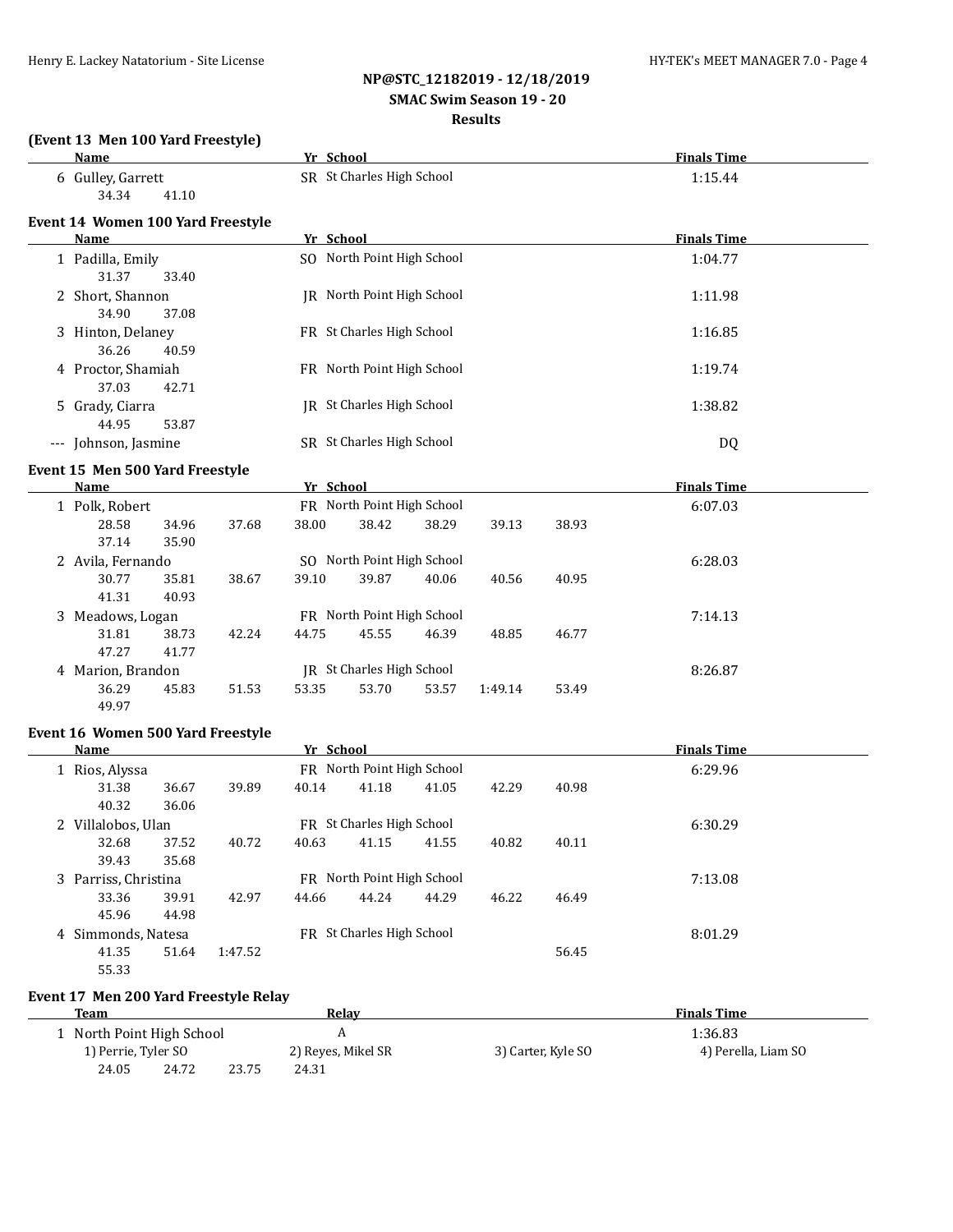# **NP@STC\_12182019 - 12/18/2019**

### **SMAC Swim Season 19 - 20**

### **Results**

## **(Event 17 Men 200 Yard Freestyle Relay)**

| Team                      |       | Relav                   | <b>Finals Time</b>   |                           |  |
|---------------------------|-------|-------------------------|----------------------|---------------------------|--|
| 2 North Point High School |       | B                       |                      | 1:38.70                   |  |
| 1) Lile, Kristof SR       |       | 2) Miller, Richard SO   | 3) Diggs, Isaiah SO  | 4) Papagno, Joey FR       |  |
| 25.82<br>25.53            | 24.66 | 22.69                   |                      |                           |  |
| 3 St Charles High School  |       | A                       |                      | 1:49.88                   |  |
| 1) Hoefferle, Tayton SR   |       | 2) Nickens, Jayden JR   | 3) Irby, Mikael JR   | 4) Smith, Jared SR        |  |
| 27.79<br>25.64            | 30.39 | 26.06                   |                      |                           |  |
| 4 North Point High School |       | U                       |                      | x1:52.20                  |  |
| 1) Madigan, Daniel FR     |       | 2) Davis, Laron FR      | 3) Ford, Nicholas FR | 4) Sherman, Orande FR     |  |
| 27.81<br>27.21            | 29.19 | 27.99                   |                      |                           |  |
| 5 St Charles High School  |       | B                       |                      | 2:02.05                   |  |
| 1) Aguilar, Orlando SR    |       | 2) Villlalobos, Will JR | 3) Webster, Nick JR  | 4) De Los Santos, Kent JR |  |
| 30.11<br>31.21            | 33.81 | 26.92                   |                      |                           |  |

# **Event 18 Women 200 Yard Freestyle Relay**

| Team                      | Relay                    | <b>Finals Time</b>         |                           |  |
|---------------------------|--------------------------|----------------------------|---------------------------|--|
| 1 North Point High School | A                        |                            | 1:55.63                   |  |
| 1) Perella, Camden SO     | 2) Parriss, Christina FR | 3) Ball, Jordan FR         | 4) Bell, Amiya FR         |  |
| 27.51<br>30.22            | 30.10<br>27.80           |                            |                           |  |
| 2 North Point High School | B                        |                            | 2:06.49                   |  |
| 1) Short, Shannon JR      | 2) Brown, Zora FR        | 3) Villanueva, Charlize FR | 4) Brown, Ronia FR        |  |
| 32.94<br>35.32            | 27.96<br>30.27           |                            |                           |  |
| 3 St Charles High School  | A                        |                            | 2:06.92                   |  |
| 1) Villalobos, Ulan FR    | 2) Parks, Marissa JR     | 3) Hinton, Delaney FR      | 4) Moore, Halle SO        |  |
| 30.29<br>31.13            | 34.32<br>31.18           |                            |                           |  |
| 4 North Point High School | U                        |                            | x2:13.08                  |  |
| 1) Carman, Kate SR        | 2) Floyd, Jiselle SO     | 3) Wright, Mara FR         | 4) Proctor, Shamiah FR    |  |
| 34.60<br>31.18            | 33.85<br>33.45           |                            |                           |  |
| 5 St Charles High School  | B                        |                            | 2:27.69                   |  |
| 1) Grady, Ciarra JR       | 2) Caaya, Helena SR      | 3) Venson, Diamond FR      | 4) Nambooze, Elizabeth FR |  |
|                           | 32.47<br>34.91           |                            |                           |  |

### **Event 19 Men 100 Yard Backstroke**

| Name                                  | Yr School                  | <b>Finals Time</b> |
|---------------------------------------|----------------------------|--------------------|
| 1 Reyes, Mikel<br>33.31               | SR North Point High School | 1:04.92            |
| 31.61                                 |                            |                    |
| 2 Martin, Brandon<br>38.44<br>34.60   | SO North Point High School | 1:13.04            |
| 3 Doughty, Josh                       | FR North Point High School | 1:16.15            |
| 39.66<br>36.49                        |                            |                    |
| 4 Villlalobos, Will<br>57.30<br>51.00 | IR St Charles High School  | 1:48.30            |
| 5 Webster, Nick                       | IR St Charles High School  | 1:50.02            |
| 58.67<br>51.35                        |                            |                    |
| 6 Andujar, Josael<br>53.00<br>1:05.57 | IR St Charles High School  | 1:58.57            |

### **Event 20 Women 100 Yard Backstroke**

| <b>Name</b>       | Yr School                  | <b>Finals Time</b> |
|-------------------|----------------------------|--------------------|
| Able, Anna        | FR North Point High School | 1:25.16            |
| 41.12<br>44.04    |                            |                    |
| 2 Hinton, Delaney | FR St Charles High School  | 1:31.53            |
| 48.37<br>43.16    |                            |                    |
| 3 Brown, Ronia    | FR North Point High School | 1:38.61            |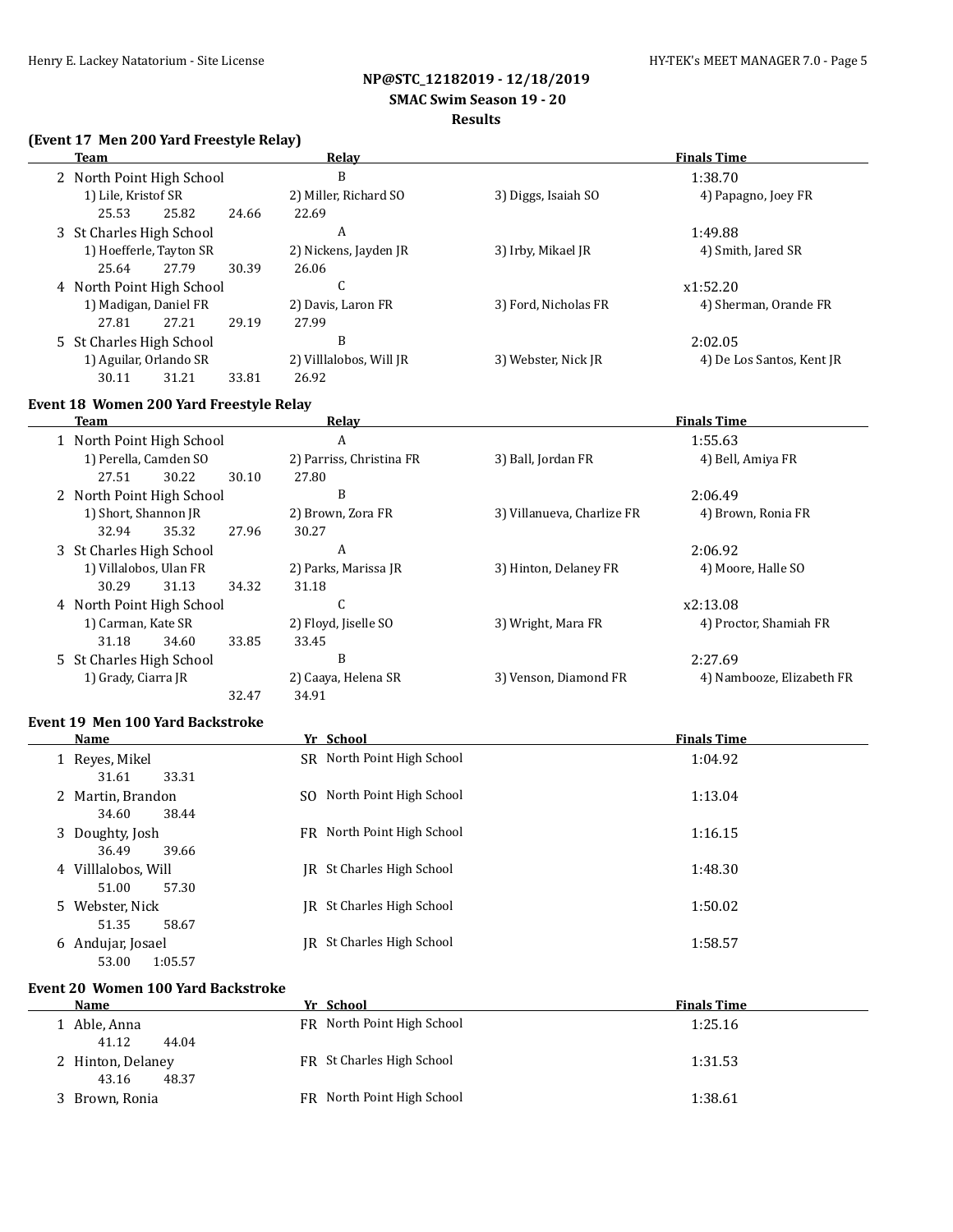# **NP@STC\_12182019 - 12/18/2019**

# **SMAC Swim Season 19 - 20**

# **Results**

## **(Event 20 Women 100 Yard Backstroke)**

| <b>Name</b>                               | Yr School                  | <b>Finals Time</b> |
|-------------------------------------------|----------------------------|--------------------|
| 4 Ball, Jordan<br>51.70<br>47.76          | FR North Point High School | 1:39.46            |
| 5 Caaya, Helena<br>50.85<br>1:00.39       | SR St Charles High School  | 1:51.24            |
| 6 Nambooze, Elizabeth<br>1:04.23<br>50.18 | FR St Charles High School  | 1:54.41            |

### **Event 21 Men 100 Yard Breaststroke**

| Name                                  |     | Yr School                  | <b>Finals Time</b> |
|---------------------------------------|-----|----------------------------|--------------------|
| 1 Madigan, Daniel<br>39.19<br>35.21   |     | FR North Point High School | 1:14.40            |
| 2 Cullen, Andrew<br>39.80<br>35.07    |     | FR North Point High School | 1:14.87            |
| 3 Hoefferle, Tayton<br>40.31<br>35.50 |     | SR St Charles High School  | 1:15.81            |
| 4 Lile, Kristof<br>36.58<br>40.65     |     | SR North Point High School | 1:17.23            |
| 5 Joy, John<br>52.19<br>44.53         | SO. | St Charles High School     | 1:36.72            |

### **Event 22 Women 100 Yard Breaststroke**

| Name                                  | Yr School                     | <b>Finals Time</b> |
|---------------------------------------|-------------------------------|--------------------|
| 1 Holt, Leilani<br>42.08<br>46.72     | FR North Point High School    | 1:28.80            |
| 2 Patterson, Marin<br>49.38<br>42.86  | SO North Point High School    | 1:32.24            |
| 3 Wright, Mara<br>53.34<br>49.10      | FR North Point High School    | 1:42.44            |
| 4 Heflin, Amir<br>1:00.92<br>50.11    | SR St Charles High School     | 1:51.03            |
| 5 Moore, Halle<br>50.90<br>1:00.65    | St Charles High School<br>SO. | 1:51.55            |
| 6 Maxwell, Lauryn<br>50.98<br>1:01.77 | SR St Charles High School     | 1:52.75            |

## **Event 23 Men 400 Yard Freestyle Relay**

| Team                                          |                                                  |                       |                     | Relay               |                         |                     |          | <b>Finals Time</b>    |
|-----------------------------------------------|--------------------------------------------------|-----------------------|---------------------|---------------------|-------------------------|---------------------|----------|-----------------------|
| 1 North Point High School                     |                                                  |                       | A                   |                     |                         | 3:50.34             |          |                       |
| 1) Carter, Kyle SO                            |                                                  |                       |                     | 2) Perrie, Tyler SO |                         | 3) Perella, Liam SO |          | 4) Polk, Robert FR    |
| 26.43                                         | 55.21                                            |                       | 59.07               | 28.09               | 59.25                   | 26.20               | 56.81    |                       |
| 2 North Point High School                     |                                                  |                       | B                   |                     |                         |                     |          | 4:06.70               |
| 1) Scott, Myles FR                            |                                                  |                       | 2) Kline, Steven FR |                     |                         | 3) Bodamer, Tim JR  |          | 4) Avila, Fernando SO |
| 31.12                                         | 1:04.16                                          | 29.32                 | 1:02.28             | 27.55               | 59.16                   | 28.52               | 1:01.10  |                       |
| 3 North Point High School                     |                                                  | U                     |                     |                     |                         |                     | x4:24.24 |                       |
|                                               | 1) Doughty, Josh FR<br>2) Davis, Laron FR        |                       |                     | 3) Gimmel, Lance SO | 4) Jackson, Louis SO    |                     |          |                       |
| 28.35                                         | 1:01.20                                          | 29.41                 | 1:01.99             | 31.97               | 1:09.13                 | 33.26               | 1:11.92  |                       |
| 4 St Charles High School                      |                                                  |                       | A                   |                     |                         |                     |          | 4:41.99               |
| 1) Hoefferle, Tayton SR<br>2) Irby, Mikael JR |                                                  | 3) Gulley, Garrett SR |                     | 4) Smith, Jared SR  |                         |                     |          |                       |
| 31.13                                         | 1:06.06                                          | 35.91                 | 1:17.55             | 35.85               | 1:16.33                 | 29.35               | 1:02.05  |                       |
| 5 St Charles High School                      |                                                  |                       | B                   |                     |                         |                     |          | 5:18.39               |
|                                               | 1) Andujar, Josael JR<br>2) Campbell, Marquis SO |                       |                     | 3) Webster, Nick JR | 4) Villlalobos, Will JR |                     |          |                       |
| 37.89                                         | 1:27.17                                          | 34.94                 | 1:17.60             | 37.59               | 1:24.23                 | 28.35               | 1:09.39  |                       |